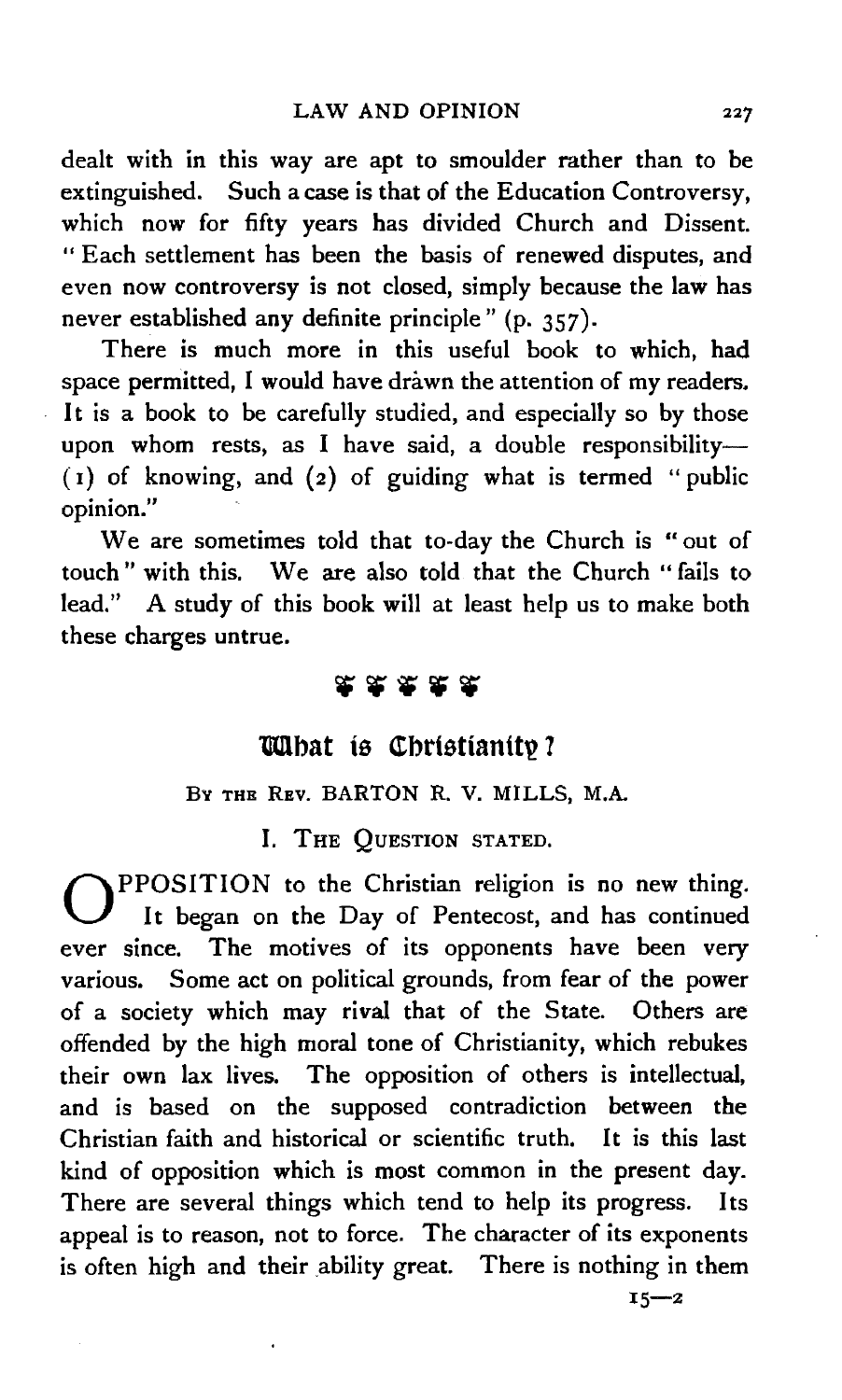or their opinions to set people against them, and a good deal to make them popular. They stand forth as the representatives of that freedom of thought and speech which is dearer than almost anything else to the modern mind.

The motives of this unbelief is always intellectual, but its motives are very various. Coarseness and courtesy, feigned reverence and open contempt, positive assertions on the one hand and vague speculations on the other, are a few among the weapons used. But from the " Ecrasez l'infime " of Voltaire to the magazine article in which, less than twenty years ago, Professor Huxley charged our Lord and the Apostles with deliberate fraud,<sup>1</sup> the attitude of unbelievers has always been the same. We will do them the justice to say that they have been perfectly candid in the avowal of their intentions. Their object was to destroy Christianity, and they did not conceal it. They were its declared enemies, and made no pretension to be within its pale. And the avowed object of their hostility was generally the same. It was the supernatural element which pervades the New Testament, and is inseparable from the Christian religion. This is supremely distasteful to minds of a certain class, who simply set it aside with the dogmatic assertion, " Miracles do not occur." At the same time, the ethical, and to some extent the spiritual, aspects of Christianity appeal to these men, whose moral standard is often extremely high. They wish to have the help and consolation of the Christian religion without accepting its doctrines or its discipline.

I.

This has produced within the last few years a completely new situation, fraught with fresh and serious dangers to the Christian faith. For it has caused many persons whose frame of mind is religious to adopt an attitude towards Christianity which, if it becomes general, must bring about its downfall. As long as we had to deal with open enemies we knew where we were, and upon whom we might reckon. Now our chief

1 *Nineteenth Century,* April, I8gg.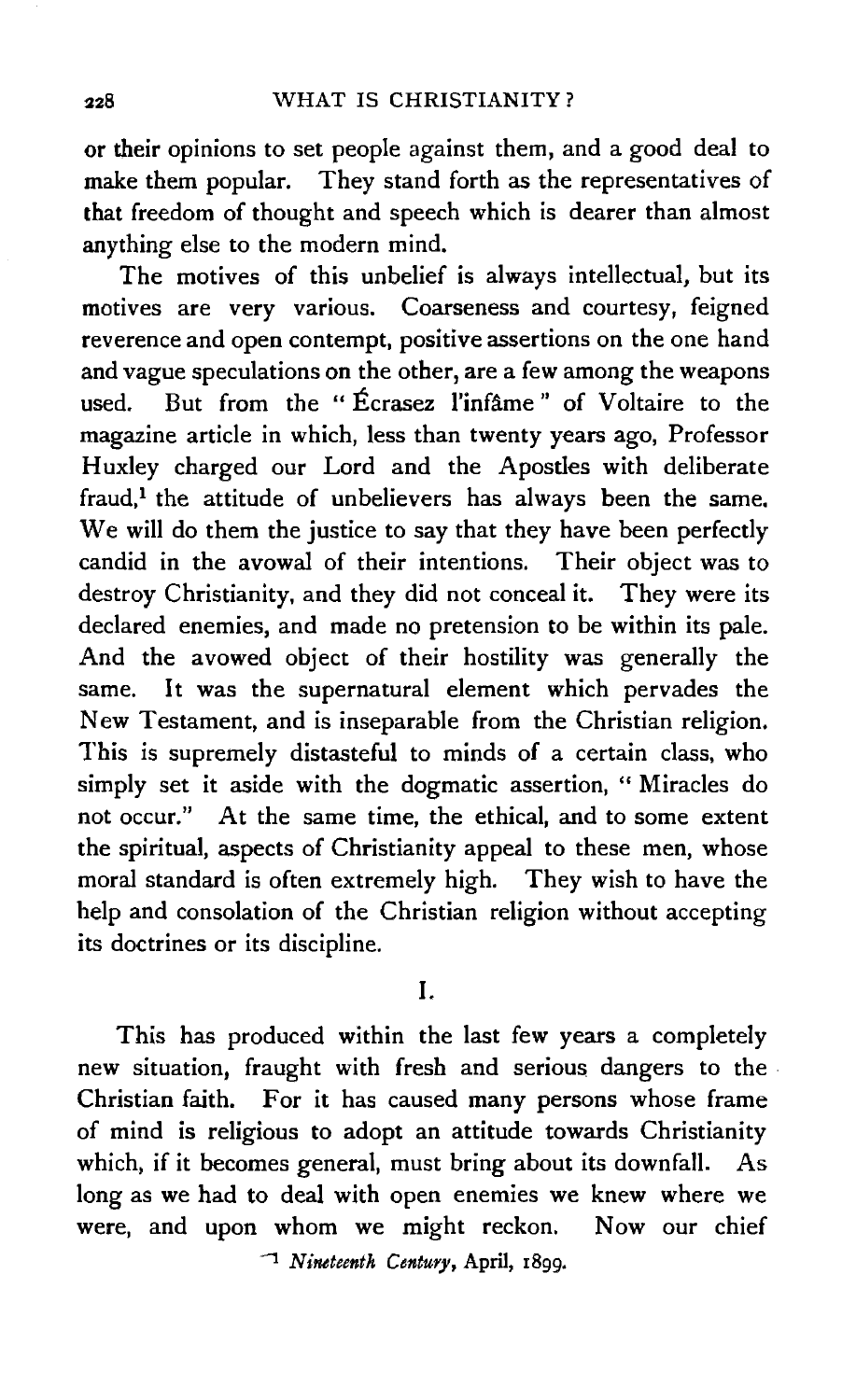danger lies in the attitude of those who profess to be our friends. A large school of thought has arisen whose members claim to be good Christians, though they disbelieve many of the statements in the Apostles' Creed. They consider that these are in some cases actually erroneous, in others that they mean the opposite of what they appear to say. This curious mental attitude is said to be, not the abandonment, but the " restatement " of Christian truth. And it is adopted, not from hostility to, but in defence of, the Christian religion! It is intended to make that religion possible for persons who wish to believe it, but who will not accept the miraculous on any terms. So immense learning and intellectual power are brought to bear to prove that, after all, the supernatural parts of Christianity are not essential to it, and that the passages in the New Testament which represent them as such are either spurious or have been quite misunderstood. As these passages are rather numerous, this process involves the reconstruction of Holy Scripture on such a scale as to make it practically a new literature.

1. Two conspicuous protagonists of this new Christian apologetic have appeared of recent years in France. and Germany. In the former country the late Auguste Sabatier published in 1 897 his " Sketch of a Philosophy of Religion.'' It is a highly interesting book, the work of a scholar, a thinker, and a deeply religious man. He traces the growth of religion in himself, and tries to find its essence and its source. He considers it to be a part of human nature, which has found its expression in the various great religions of the world. Of these he holds Christianity to be by far the best, and he finds the " Christian principle " in an inward sense of intimate union with God, which was first experienced by Christ and passed on by Him to others. This spiritual religion is quite independent of dogmas and rites, which are the external wrappings that conceal it, and which vary from time to time, while the spirit itself is unalterable. In a later book, " The Religions of Authority and the Religion of the Spirit," written just before his death in 1901,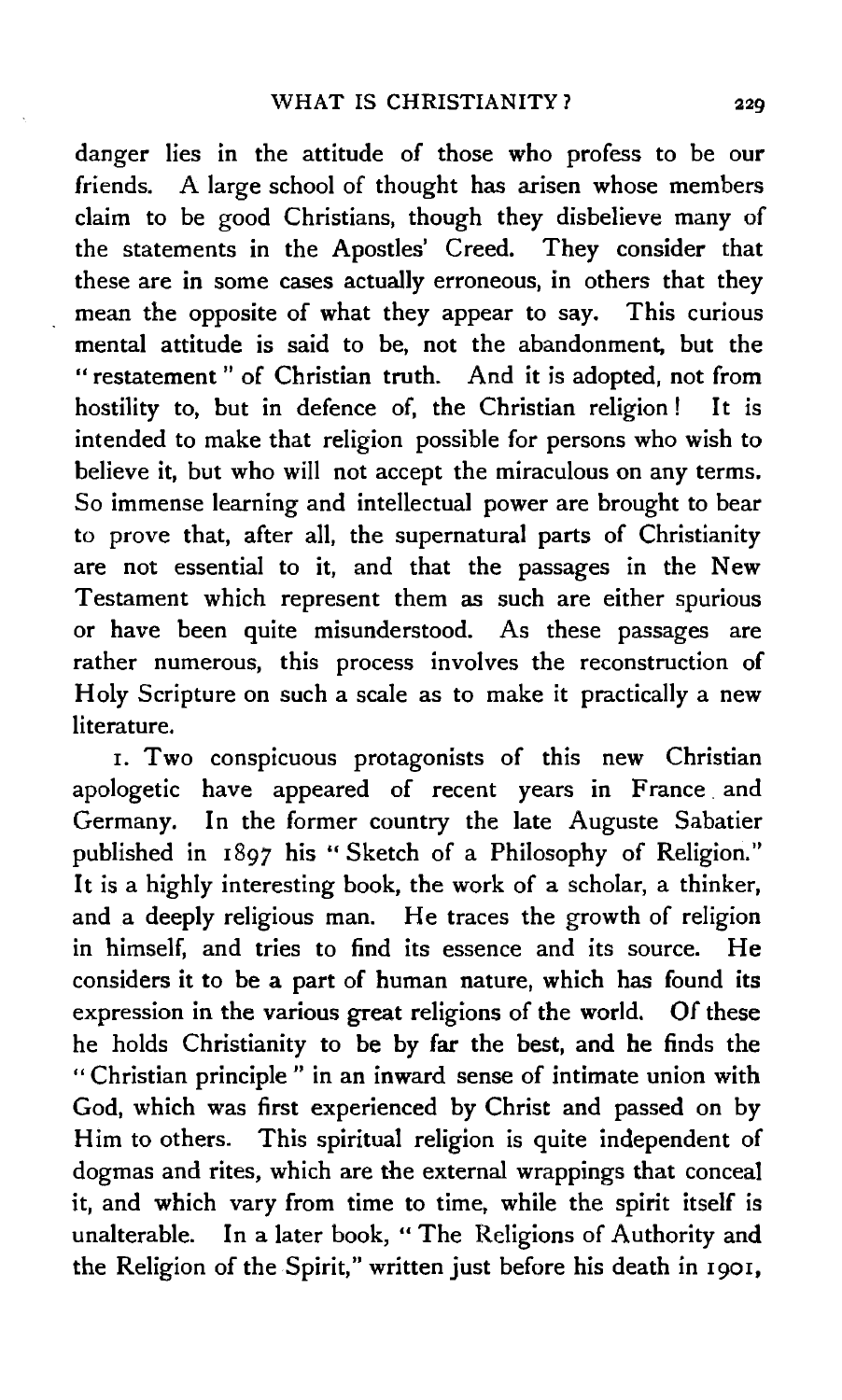Sabatier develops the same thesis, and shows how Romanism and Protestantism alike have wrongly looked to authority instead of to the spirit as the source of true religion. In both these books the destructive is far better than the constructive part. The writer has no difficulty in exposing the errors of the religion with which he was best acquainted, but he is much less successful in defending his own view. He devotes an elaborate argument to showing the insufficiency of miracles as evidence of the truth of Christianity, but he shirks the question as to whether certain miraculous events occurred.! His argument amounts to this, that the supernatural may or may not be true, but is of the accidents, not of the essence, of the faith.

2. His great German contemporary reaches a very similar conclusion by a somewhat different road. Hardly any religious book that has appeared since " Ecce Homo " has attracted so much attention in England as Professor Harnack's "What is Christianity?" This was published in 1900, and is accessible to English readers in an excellent translation-so we may assume that it is known to most of our readers. The interest aroused by it is not surprising, for its writer is one of the first of living scholars, and his earnestness and real religious feeling are apparent on every page. He is one, as was Auguste Sabatier, of whom any orthodox Christian would say, "Talis cum sis, utinam noster esses." But our respect for high character and splendid scholarship must not allow us to close our eyes to the dangerous character of this and similar books.

Harnack differs from Sabatier in holding that a definite revelation was made by Christ. But this revelation consisted of only one dogma-that of the Fatherhood of God. There is no claim to Divine nature, no foundation of a lasting institution, no insistence on any creed or form of worship. These things Professor Harnack does not regard, as Sabatier did, as mere accessories to the true faith, but as excrescences which must be cleared away, if the Gospel is to be recovered in its primitive purity. In a series of chapters of surpassing interest Dr. Harnack

I " Esquisse," etc., p. 83 *et seq.*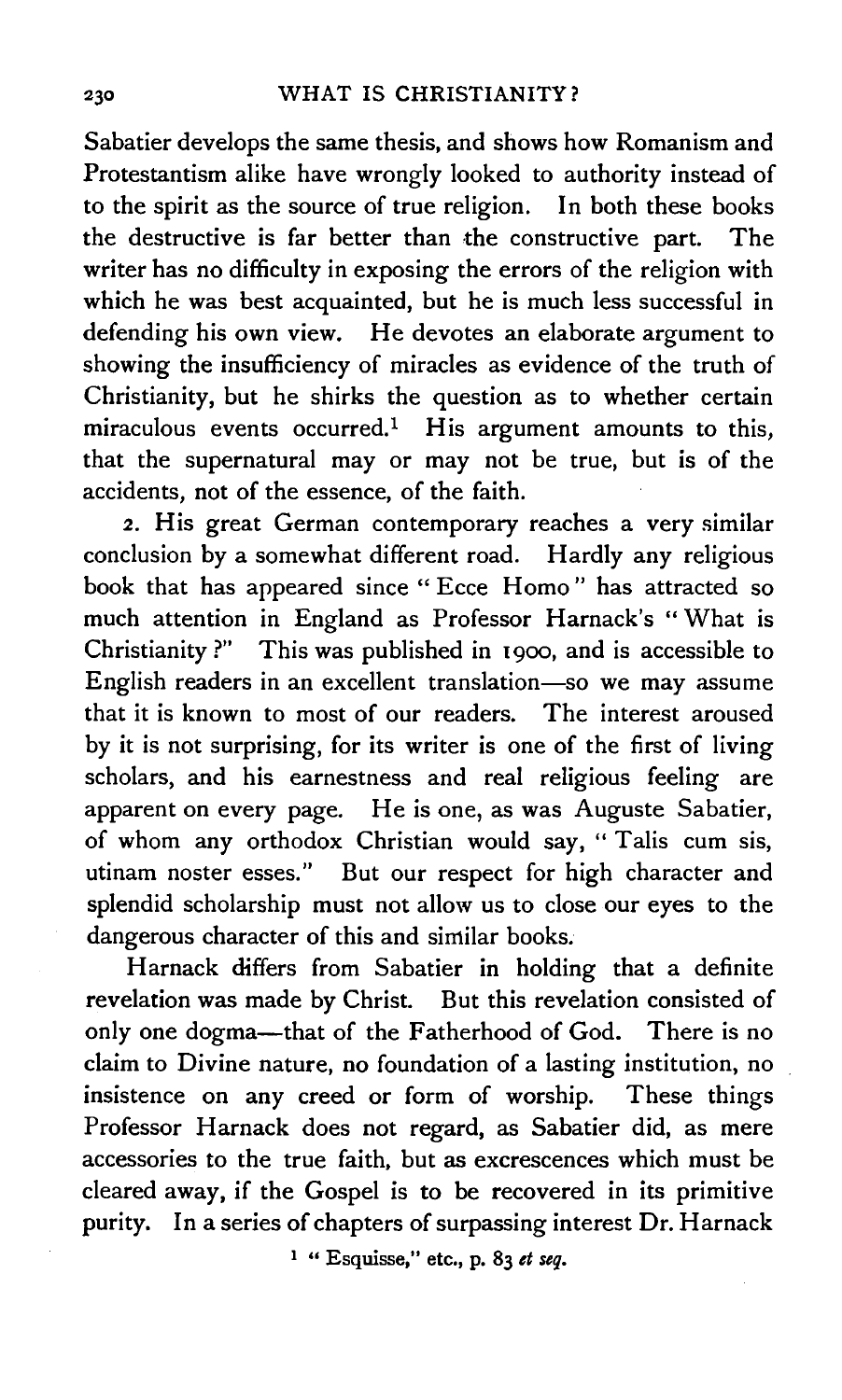shows how this Gospel was distorted into Greek, Roman, and Protestant theology. And he is more drastic than his French predecessor in his treatment of the miraculous, for, instead of regarding it as immaterial, he says at once that " miracles do not occur"; and dealing with the greatest of all miracles-the Resurrection-he adopts much the same line, for he draws a distinction between the Easter *message* and the Easter *faith.* The former is the story given in the Gospels of the visit of the women and the Apostles to the empty grave, from which the glorified body of our Lord had risen. The latter is the belief that He still lived and appeared, as phantoms of the dead have done in other cases, to the expectant disciples. The faith Harnack holds to be of the highest spiritual importance *;* of the message he says that " we should make short work of this tradition," adding that the New Testament itself recognises this distinction.<sup>1</sup> He arrives at this result by the simple process of rejecting the fourth Gospel altogether, and questioning the authenticity of these passages in the Synoptists which record miraculous events. Whether this process is scientific criticism we do not presume to decide. That it would be easy by such treatment of original authorities to upset any historical statement hardly admits of doubt.

3. It was not to be expected that arguments such as these would be left unanswered by upholders of the traditional view. The most notable reply which they have elicited is probably the well-known "L'Évangile et l'Église," written by the Abbé Loisy about three years ago. That book has attracted a large amount of public attention, partly owing to the treatment its writer has received from the Church of Rome, and partly owing to the very original line which he takes as to the questions under discussion. As against Sabatier, he holds that there was a definite revelation made by Christ ; and, as against Harnack, he considers that that revelation includes much more than the German scholar admits. He maintains that it contains the germ of the whole doctrinal system of the Church of Rome,

1 " What is Christianity ?" p. 163, English translation.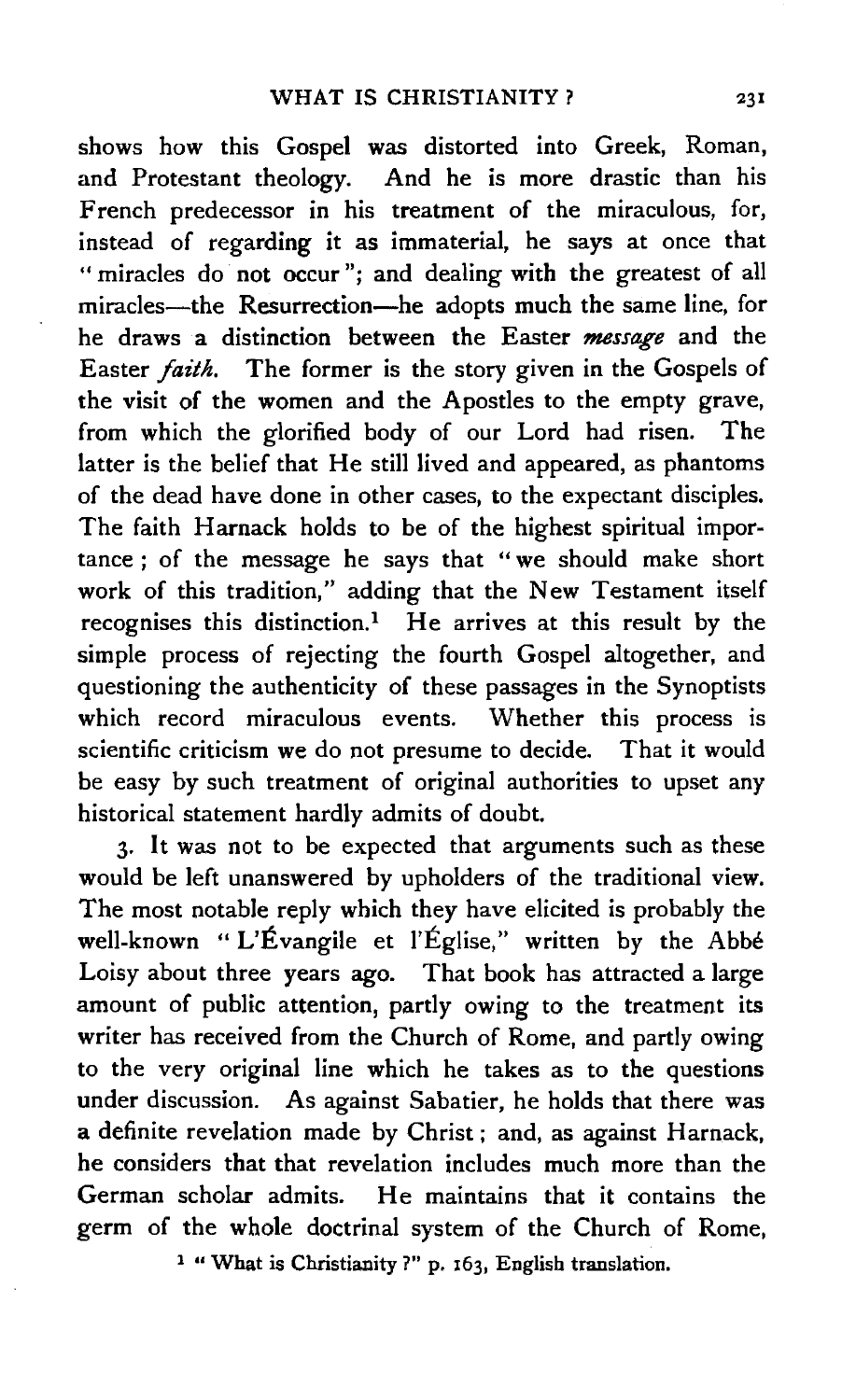and in a most interesting argument he tries to show that it could have led to no other result. He, in fact, applies to religion the doctrine of evolution, and claims that the Roman theological system is not an excrescence on the Gospel, but is to it what the ripe fruit is to its kernel. With this argument Loisy combines a criticism as advanced and as destructive as any German would wish, though always reverent in its tone. As a reply to Harnack, his argument is convincing and complete, but his own position is far less satisfactory. It might as well be used in defence of Calvinism as of Romanism, for each of these is, in the opinion of its adherents, a development of the primitive Gospel. This was well brought out twenty years ago by the American theologian Professor Allen, whose learned work on the " Continuity of Christian Thought" is less read in this country than it deserves to be. Nor is it by any means clear that the Abbe himself holds firmly to the foundation truths of the Christian faith. He has, indeed, to some extent removed misapprehensions on this point by his later work, "Autour d'un Petit Livre," which should be read in connexion with the earlier one. It is in many respects an even more interesting book, and an English translation is much to be desired. But even with this explanation the Abbe's argument is more ingenious than satisfying. has lately been subjected to an exhaustive examination in the pages of this magazine by the Rev. A. C. Jennings, so we may assume that it is familiar to our readers, and need not deal with it at greater length.

The object of all these writers is to broaden the basis of Christianity, and to make the essentials of its belief as few as possible, so that it may be acceptable to the great majority of men. This is a thoroughly laudable object, but its danger is lest the Christian faith should become so attenuated as to lose all definite character. On the other hand, there are some amongst us who would unduly narrow it, and insist on things as essential which are at least open to question. Thus, there are those who hold that anything that the whole Church ever accepted-even late in the Middle Ages-is part and parcel of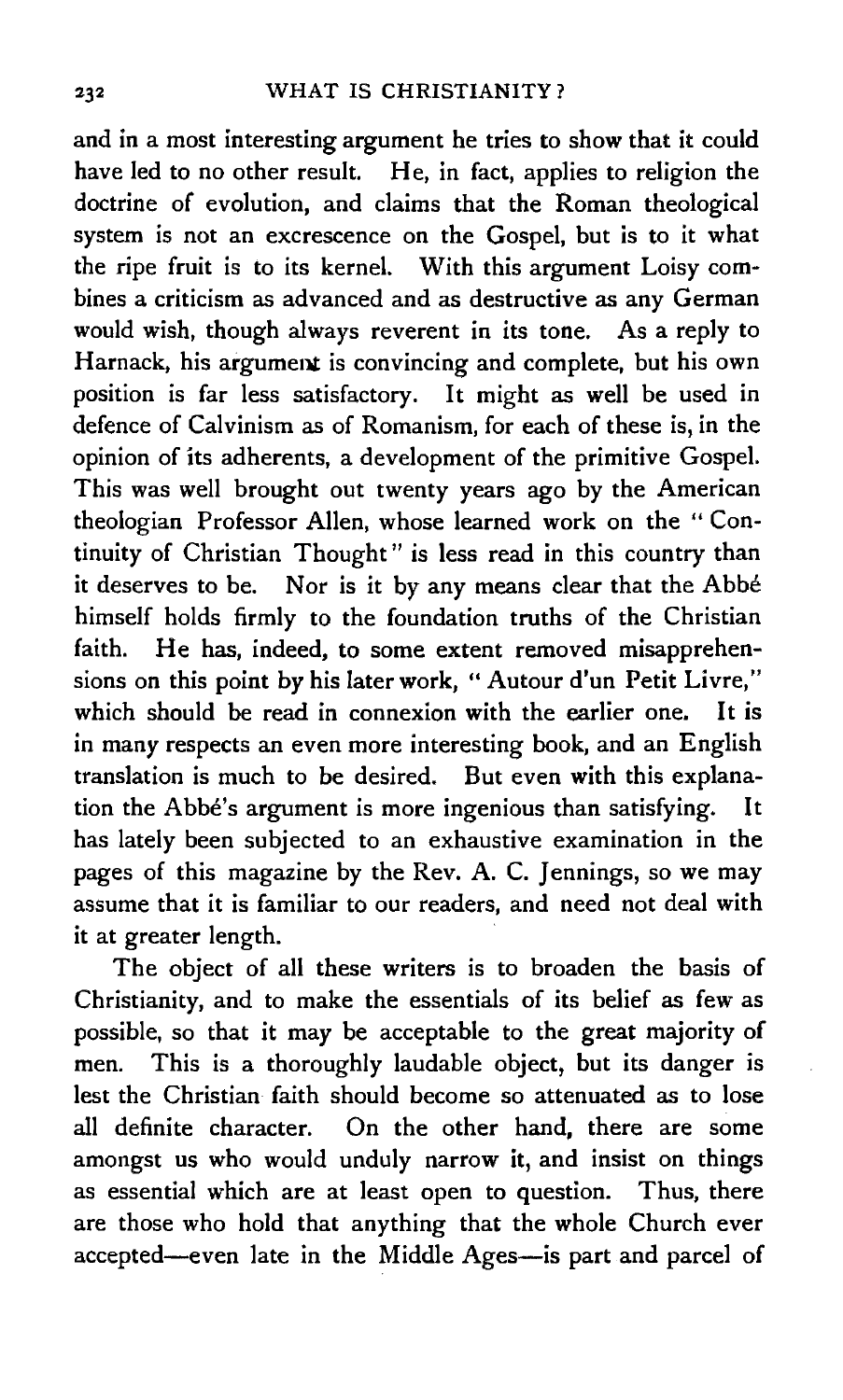the Catholic faith, and binding on all Christians for all time. Others take their stand on Chillingworth's famous dictum, "The Bible, and the Bible only, is the religion of Protestants," and. maintain that nothing that is not explicitly laid down in Holy Scripture can be received as truth. Both these positions have their advocates in the Church of England at the present day.

## II.

Under these circumstances it is not at all surprising that plain men, who have neither time nor inclination for much theological study, should ask the question at the head of this paper, "What *is* Christianity? We wish to remain Christians, and we want to know what we are called upon to believe." And it must be remembered that many are sorely troubled by hearing doubts cast on truths which they have always thought to be the very foundation of their faith, while others are perplexed by being asked to accept as essential things which are at best merely matters of opinion. This series of papers is a humble attempt to help these people to arrive at a decision. And I would call their attention to the real question before us. This is not whether Christianity or any part of it is *new.* I make no attempt to add another to the many philosophies of religion which are now before the world. I simply ask what it is that our profession of Christianity requires us to believe. The inquiry is one as to facts, not as to opinions. It may be that when the question is answered—if our answer to it is accepted some will feel that they cannot accept the doctrines which we find to be essential. This we shall regret, but it does not affect our conclusions. It is better that men should avow themselves outside the Christian Church than that we should deprive Christianity of its essential features to enable them to remain within its fold. And I would further observe that there is now no question as to the salvation of those who are unable to accept the Christian faith. It is not for us to limit the mercy of God. But we have a right to ask that the faith, which is our comfort and our hope, shall not be explained away or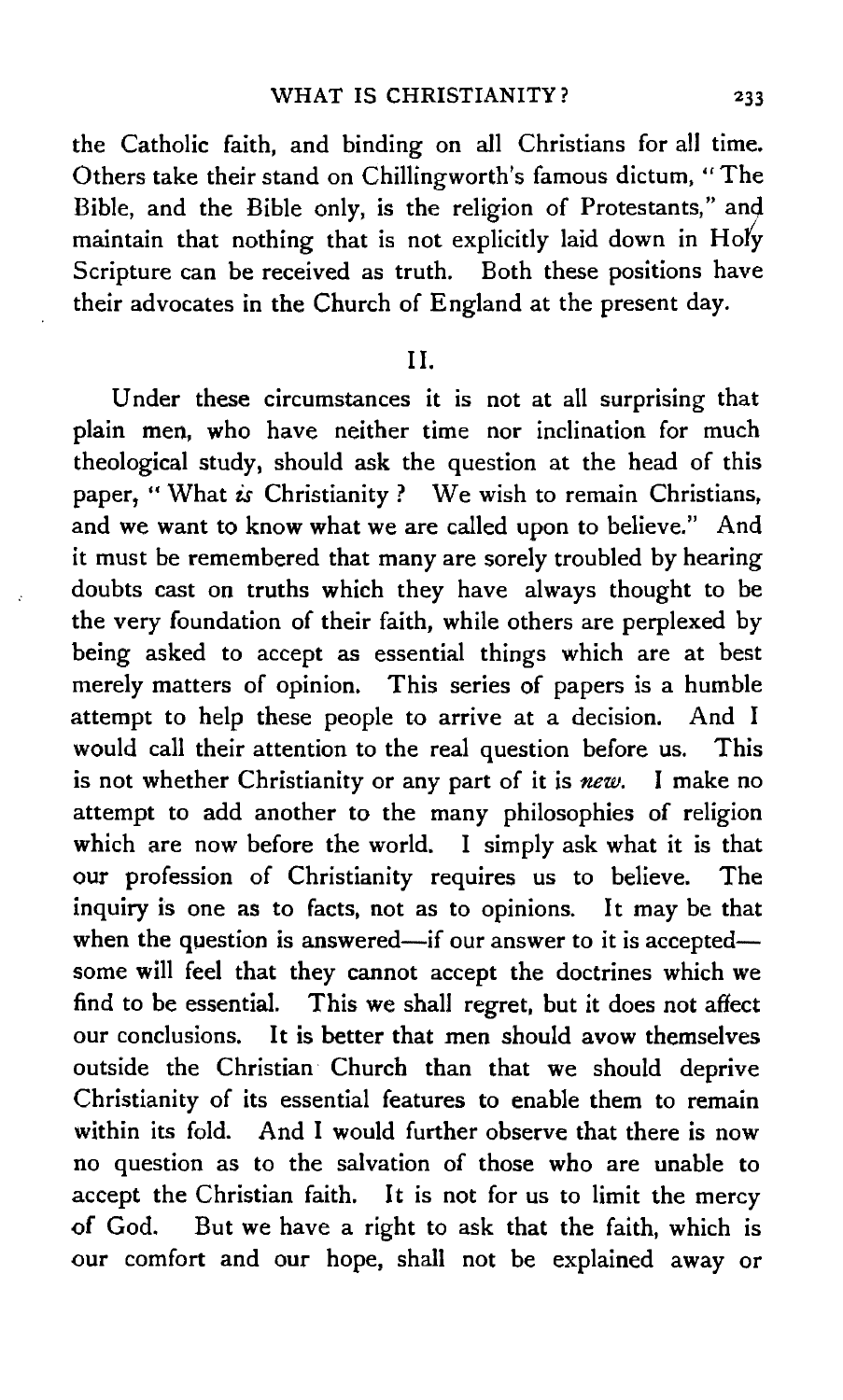unduly strained because some of its articles are not acceptable to the modern mind.

If we wish to ascertain the essential principles of any institution, we must find out what were the views of its original founders-what they insisted on as its *raison d'être*, and what they left to the discretion of their successors. Sometimes, as in the case of the United States, these principles are embodied in a written constitution which can be seen by anyone, and leaves no doubt as to its meaning. Sometimes they can only be ascertained by a careful study of the acts and words of the founders themselves. The latter is the case with the Christian Church. It was founded by certain persons who had received a commission from Christ Himself, and to whom was added one "born out of due time," who, though not of the original company, did more than any of them to formulate the doctrines and settle the constitution of the society. If we can ascertain what these men held to be essential, and show that substantial agreement existed between them on this point, we shall know what is obligatory on those who claim to belong to the institution which they founded. This, then, is the subject of our inquiry, and it is a purely historical one.

The authorities for it are the books of the New Testament. As to these, I shall make only one assumption-viz., that they are the genuine work of the men whose names they bear. This is, of course, an assumption which would not be granted-at least, as regards some of them-by many critics, including those eminent scholars to whom reference has been made. If I were writing on Christian evidences, it would be necessary to deal with this question at some length ; nor is it one which any Christian apologist need fear to face. For the searching criticism to which the New Testament has been subjected makes it increasingly probable that the traditional view as to its authorship is in the main correct. The researches of such scholars as Lightfoot, Salmon, Professor Ramsay, and Dr. Sanday have gone far to establish the genuineness of nearly all these sacred writings. The evidence for them, from a purely